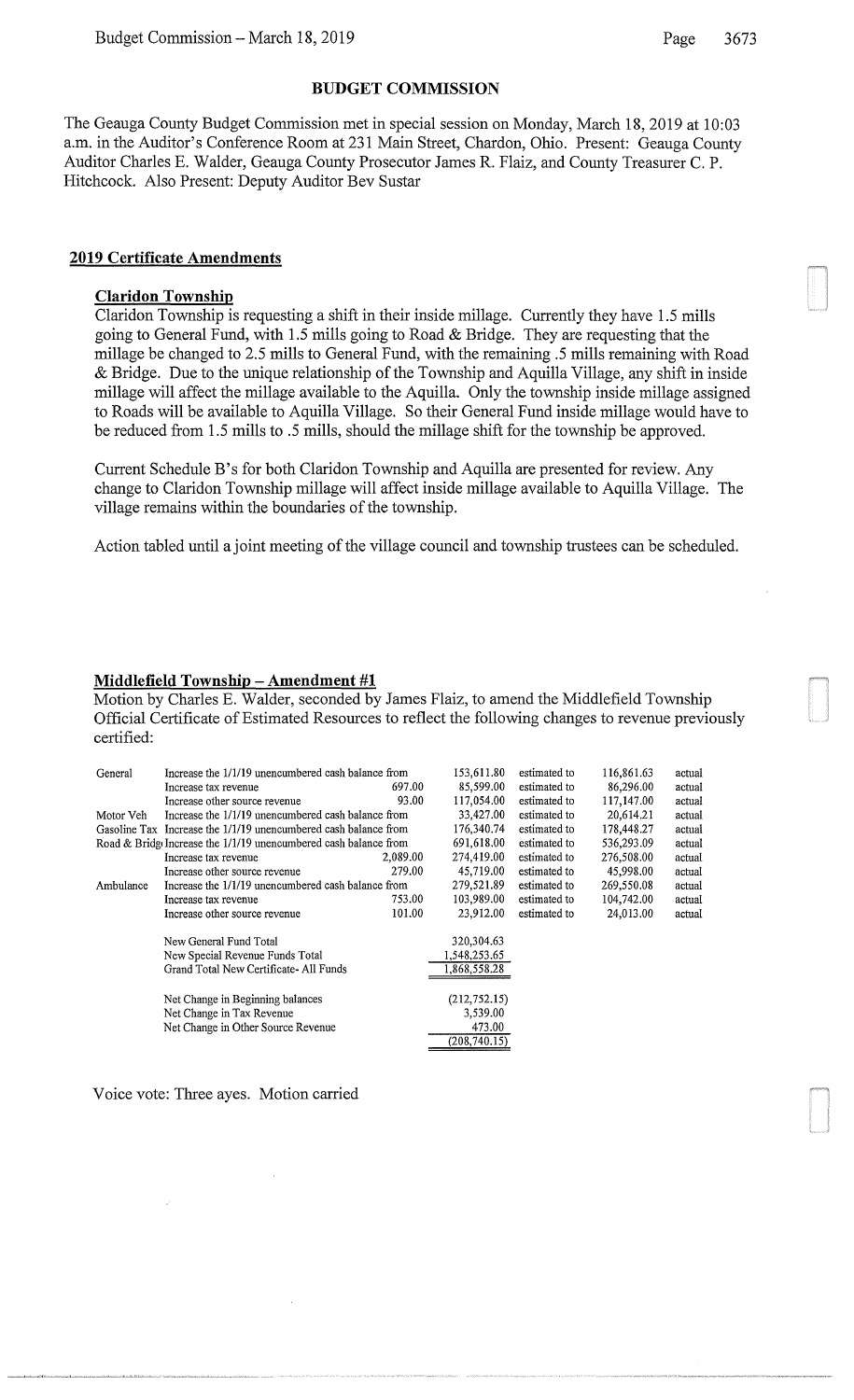### **Parkman Township- Amendment #1**

Motion by James Flaiz, seconded by C. P. Hitchcock, to amend the Parkman Township Official Certificate of Estimated Resources to reflect the following changes to revenue previously certified:

| General   | Increase the 1/1/19 unencumbered cash balance from               |            | 295,374.93   | estimated to | 398,106.48 | actual |
|-----------|------------------------------------------------------------------|------------|--------------|--------------|------------|--------|
|           | Increase tax revenue                                             | 878.00     | 105,565.00   | estimated to | 106,443.00 | actual |
|           | Increase other source revenue                                    | 118.00     | 74,633.00    | estimated to | 74,751.00  | actual |
| Motor Veh | Increase the 1/1/19 unencumbered cash balance from               |            | 5,243.43     | estimated to | 9,572.34   | actual |
|           | Decrease other source revenue                                    | (8,250.00) | 15,600.00    | estimated to | 7,350.00   | actual |
|           | Gasoline Tax Increase the 1/1/19 unencumbered cash balance from  |            | 12,139.92    | estimated to | 42,944.50  | actual |
|           | Road & Bridge Increase the 1/1/19 unencumbered cash balance from |            | 18,672.03    | estimated to | 57,138.27  | actual |
|           | Increase tax revenue                                             | 672.00     | 80,726.00    | estimated to | 81,398.00  | actual |
|           | Increase other source revenue                                    | 90.00      | 20,800.00    | estimated to | 20,890.00  | actual |
| Cemtery   | Increase the 1/1/19 unencumbered cash balance from               |            | 11,015.19    | estimated to | 19,346.02  | actual |
| Fire Levy | Increase the 1/1/19 unencumbered cash balance from               |            | 328,796.10   | estimated to | 375,053.73 | actual |
|           | Increase tax revenue                                             | 1.398.00   | 177,256.00   | estimated to | 178,654,00 | actual |
|           | Increase other source revenue                                    | (783.00)   | 33,714.00    | estimated to | 32,931.00  | actual |
| Road Levy | Decrease the 1/1/19 unencumbered cash balance from               |            | 53,048.12    | estimated to | 11,430,20  | actual |
|           | Increase tax revenue                                             | 1.951.00   | 256,453.00   | estimated to | 258,404.00 | actual |
|           | Increase other source revenue                                    | 121.00     | 17,472.00    | estimated to | 17,593.00  | actual |
|           | EMT Service Increase the 1/1/19 unencumbered cash balance from   |            | 41,069.88    | estimated to | 61,339.90  | actual |
|           | Public Safety Increase the 1/1/19 unencumbered cash balance from |            | 4,250.00     | estimated to | 4,250.00   | actual |
| Lighting  | Increase the 1/1/19 unencumbered cash                            | 5516.29    | 5,516.29     | estimated to | 10,282.08  | actual |
|           | New General Fund Total                                           |            | 579,300.48   |              |            |        |
|           | New Special Revenue Funds Total                                  |            | 1,296,394.96 |              |            |        |
|           | New Special Assessments                                          |            | 15,282.08    |              |            |        |
|           | Grand Total New Certificate-All Funds                            |            | 1,890,977.52 |              |            |        |
|           |                                                                  |            |              |              |            |        |
|           | Net Change in Beginning balances                                 |            | 214,337.63   |              |            |        |
|           | Net Change in Tax Revenue                                        |            | 4,899.00     |              |            |        |
|           | Net Change in Other Source Revenue                               |            | (8,704.00)   |              |            |        |
|           |                                                                  |            | 210,532.63   |              |            |        |
|           |                                                                  |            |              |              |            |        |

Voice vote: Three ayes. Motion carried

## **West Geauga Local School District- Amendment #3**

The West Geauga School Board has executed Resolution 2018-04-133 Requesting the County Budget Commission to approve the transfer of funds remaining in the school district's Bond Fund to a specific permanent improvement fund. Pursuant to O.R.C. 5705.14 (C) 2, money in a bond fund that is in excess of the outstanding obligations payable from the fund, may be transferred to a specific permanent improvement fund provided that the county budget commission approves the transfer. The debt obligation associated with the bond fund matured in November 2012.

Motion by Charles E. Walder, seconded by James Flaiz, to amend the West Geauga LSD Official Certificate of Estimated Resources to reflect the following changes to revenue previously certified:

### Capital Project Funds

Increase Special Permanent Improvement Fund other source revenue 21,516.47.

| New Capital Project Funds Total: | \$3,147,407.22  |
|----------------------------------|-----------------|
| New Total 2019 Certificate:      | \$46,169,722.08 |

Voice vote: Three ayes. Motion carried.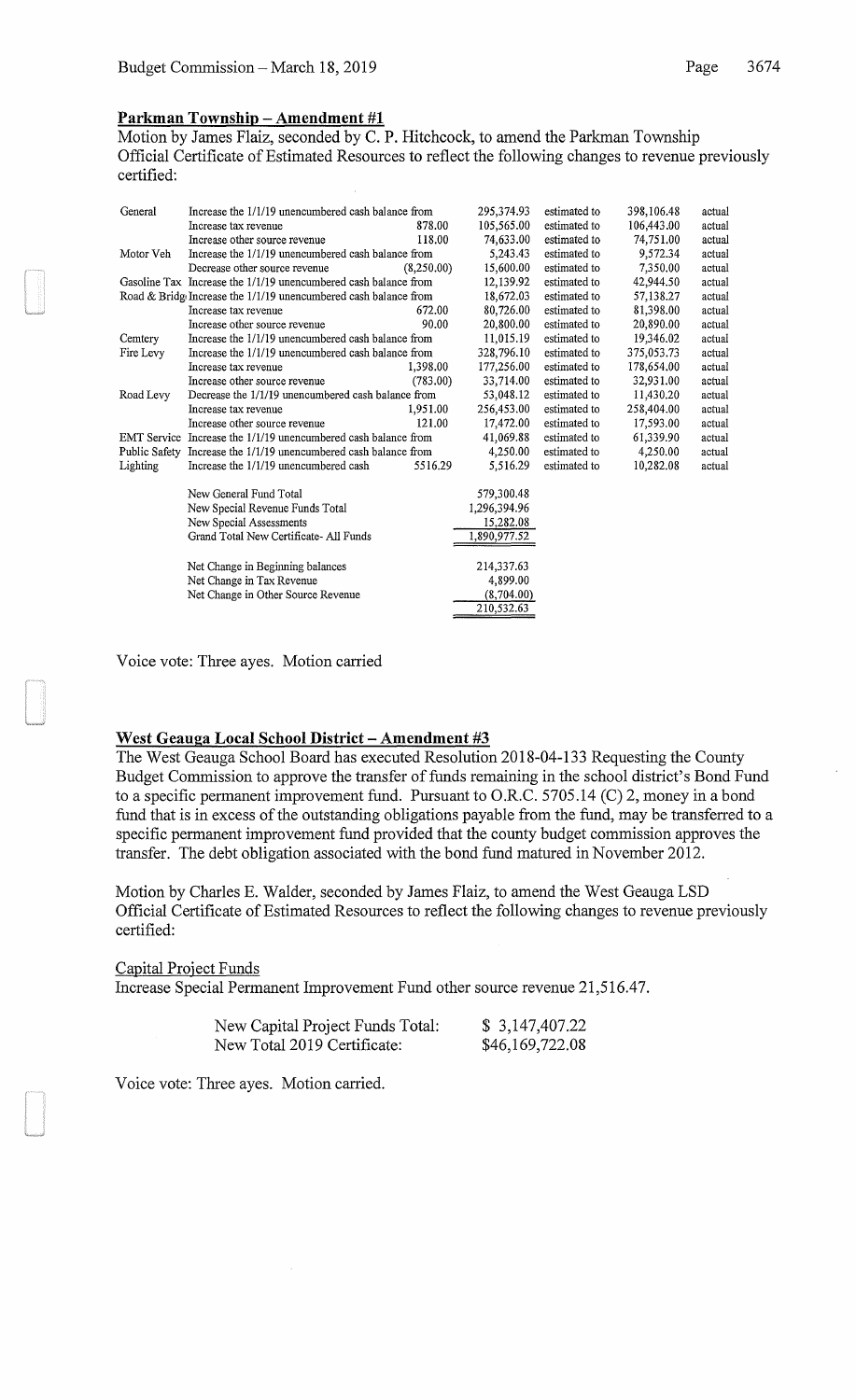# **Burton Village- 2019 Amendment #1**

Motion by C. P. Hitchcock, seconded by Charles E. Walder, to amend the Burton Village's 2018 Official Certificate of Estimated Resources as follows to reflect "actual" January 1, 2019 unencumbered cash balances and changes to tax revenue due to the new real estate values and rates for collection in 2019:

| General              | Increase the 1/1/19 unencumbered cash balance from                   | 934,155.01               | estimated to | 1,250,936.52 | actual |
|----------------------|----------------------------------------------------------------------|--------------------------|--------------|--------------|--------|
|                      | 316.00<br>Increase tax revenue                                       | 74,090.00                | estimated to | 74,406.00    | actual |
|                      | 43.00<br>Increase other source revenue                               | 634,186.00               | estimated to | 634,229.00   | actual |
| <b>Street Maint</b>  | Decrease the 1/1/19 unencumbered cash balance from                   | 44,306.79                | estimated to | 22,676.36    | actual |
| State Hwy            | Increase the 1/1/19 unencumbered cash balance from                   | 16,067.38                | estimated to | 29,789.24    | actual |
| Fire Levy            | Increase the 1/1/19 unencumbered cash balance from                   | 106,829.74               | estimated to | 116,370.14   | actual |
|                      | 101,186.00<br>Increase tax revenue                                   | 62,813.00                | estimated to | 163,999.00   | actual |
|                      | 13,501.00<br>Increase other source revenue                           | 30,387.00                | estimated to | 43,888.00    | actual |
| Cemetary             | Increase the 1/1/19 unencumbered cash balance from                   | 36,934.29                | estimated to | 44,042.63    | actual |
| Police Levy          | Decrease the 1/1/19 unencumbered cash balance from                   | 56,259.26                | estimated to | 82,477.56    | actual |
|                      | 230.00<br>Increase tax revenue                                       | 53,880.00                | estimated to | 54,110.00    | 345041 |
|                      | (40,000,00)<br>Decrease other source revenue                         | 245,484.00               | estimated to | 205,484.00   | actual |
|                      | Tree Commis Increase the 1/1/19 unencumbered cash balance from       | 1,925.49                 | 25,246.43    | 4,137.21     | actual |
| Safety Sprt          | Increase the 1/1/19 unencumbered cash balance from                   | 1,436.04                 | 25,246.43    | 21,436.04    | actual |
|                      | Admissions $T\in$ Increase the 1/1/19 unencumbered cash balance from | 46,256.77                | 25,246.43    | 88,657.73    | actual |
| Equip Cap            | Increase the 1/1/19 unencumbered cash balance from                   | 30,077.25                | estimated to | 34,487.79    | actual |
| Street Cap           | 60,000.00<br>Increase other source revenue                           |                          | estimated to | 60,000.00    | actual |
|                      | Facilities Cap Increase the 1/1/19 unencumbered cash balance from    | 2,654.36                 | estimated to | 2,654.35     | actual |
| <b>Street Lights</b> | Increase the 1/1/19 unencumbered cash balance from                   | 9,523.05                 | estimated to | 14,311.95    | actual |
| Water Ops            | Increase the 1/1/19 unencumbered cash balance from                   | 209,003.98               | estimated to | 316,212.32   | actual |
| Sewer Ops            | Decrease the 1/1/19 unencumbered cash balance from                   | 1,611,919.99             | estimated to | 1,392,696.59 | actual |
| Sewer Res            | Increase the 1/1/19 unencumbered cash balance from                   | 24,228.75                | estimated to | 24,218.75    | actual |
| Tap In Fees          | Increase the 1/1/19 unencumbered cash balance from                   | 135,477.92               | estimated to | 325,936.82   | actual |
|                      | Increase other source revenue<br>450,000.00                          | 10,248.00                | estimated to | 460,248.00   | actual |
| Watr System          | Decrease the 1/1/19 unencumbered cash balance from                   | 41,568.38                | estimated to | 63,150.30    | actual |
|                      | Increase other source revenue<br>75,000.00                           | 50,000.00                | estimated to | 125,000.00   | actual |
|                      | Cemetery Bq Increase the 1/1/19 unencumbered cash balance from       | 12,100.55                | estimated to | 12,109.23    | actual |
| Ford Mem             | Decrease the 1/1/19 unencumbered cash balance from                   | 7,156.68                 | estimated to | 7,150.54     | actual |
| Fenn Trust           | Decrease the 1/1/19 unencumbered cash balance from                   | 2,888.39                 | estimated to | 2,875.39     | actual |
| Annexation           | Increase the 1/1/19 unencumbered cash balance from                   | 9,659.03                 | estimated to | 15,572.53    | actual |
|                      |                                                                      |                          |              |              |        |
|                      | New General Fund Total                                               | 1,959,571.52             |              |              |        |
|                      | New Special Revenue Fund Total                                       | 1,302,829.54             |              |              |        |
|                      | New Capital Project Fund Total                                       | 112,937.22               |              |              |        |
|                      | New Special Assessment Funds Total                                   | 40,661.95                |              |              |        |
|                      | New Enterprise Funds Total                                           | 3,797,682.93             |              |              |        |
|                      | New Fiduciary Fund Total                                             | 55,049.69                |              |              |        |
|                      | Grand Total New Certificate- All Funds                               | 7,268,732.85             |              |              |        |
|                      |                                                                      |                          |              |              |        |
|                      | Net Change in Beginning balances<br>Net Change in Tax Revenue        | 531,470.89<br>101,732.00 |              |              |        |
|                      |                                                                      |                          |              |              |        |
|                      | Net Change in Other Source Revenue                                   | 666,792.87               |              |              |        |
|                      |                                                                      | 1,299,995.76             |              |              |        |

Voice vote, three ayes. Motion carried

### **Geauga County - Amendment #3**

Motion by C. P. Hitchcock, seconded by Charles E. Walder, to amend the Geauga County Official Certificate of Estimated Resources to reflect the following changes to revenue previously certified:

### Capital Project Funds

Increase 4002 Road Levy other source revenue 200,000.00, from 395,594.00 to595,594.00

| New Capital Project Funds Total: | 8, 125, 042. 71  |
|----------------------------------|------------------|
| New Total 2019 Certificate:      | \$170,228,275.28 |

Voice vote: Three ayes. Motion carried.

--------------------~--.~-~-~~·'-'"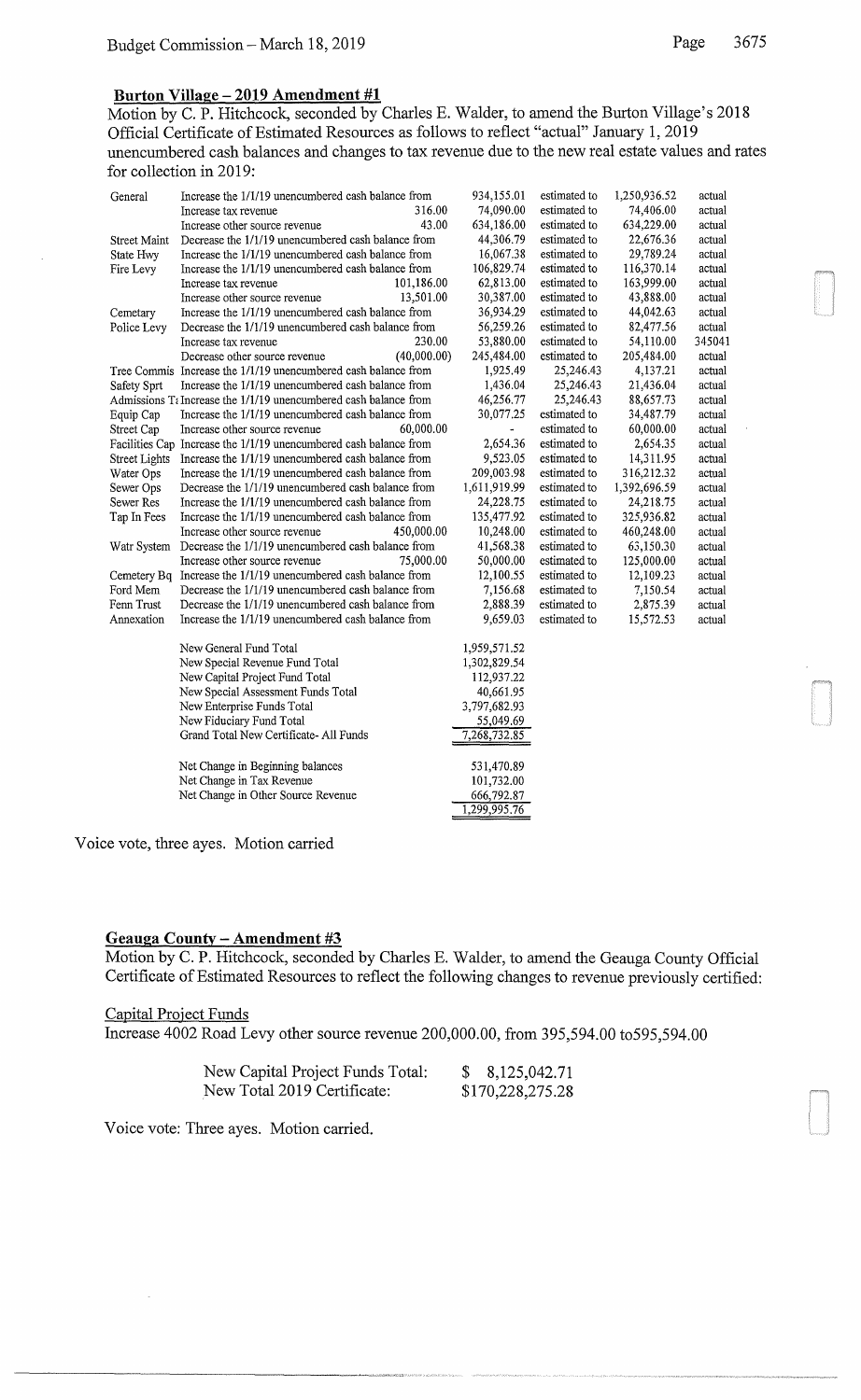## **Middlefield Village- 2019 Amendment #1**

Motion by Charles E. Walder, seconded by James Flaiz, to amend the Middlefield Village 2019 Official Certificate of Estimated Resources as follows to reflect "actual" January 1, 2018 unencumbered cash balances and changes to tax revenue due to the new real estate values and rates for collection in 2019:

| General       | Increase the 1/1/19 unencumbered cash balance from              | 219,217.00               | estimated to | 195,875.00   | actual |
|---------------|-----------------------------------------------------------------|--------------------------|--------------|--------------|--------|
|               | Increase tax revenue<br>4,292.00                                | 245,650.00               | estimated to | 249,942.00   | actual |
|               | 323.00<br>Increase other source revenue                         | 1,325,590.00             | estimated to | 1,325,913.00 | actual |
| Street Maint  | INcrease the 1/1/19 unencumbered cash balance from              | 25,021.00                | estimated to | 66,691.09    | actual |
| State Hwy     | Increase the 1/1/19 unencumbered cash balance from              | 8,441.00                 | estimated to | 14,715.87    | actual |
|               | Ambulance Le Decrease the 1/1/19 unencumbered cash balance from | 76,607.00                | estimated to | 85,463.17    | actual |
|               | Increase tax revenue<br>1,568.00                                | 90,948.00                | estimated to | 92,516.00    | actual |
|               | Increase other source revenue<br>118.00                         | 6,846.00                 | estimated to | 6,964.00     | actual |
| Income Tax    | Increase the 1/1/19 unencumbered cash balance from              | 837,760.00               | estimated to | 992,772.59   | actual |
|               | Incm Tax Infr Increase other source revenue<br>650,000.00       | $\overline{\phantom{a}}$ | estimated to | 650,000.00   | actual |
| Police Levy   | Increase the 1/1/19 unencumbered cash balance from              | 63,398.00                | 4,532.00     | 78,210.01    | actual |
|               | Increase tax revenue<br>2,873.00                                | 171,834.00               | 151,499.00   | 174,707.00   | actual |
|               | 62.00<br>Increase other source revenue                          | 3,686.00                 | 20,269.00    | 3,748.00     | actual |
| Indigent Drv  | Increase the 1/1/19 unencumbered cash balance from              | 21,671.00                | estimated to | 21,765.82    | actual |
| Law Enforc    | Decrease the 1/1/19 unencumbered cash balance from              | 1,861.00                 | estimated to | 1,860.62     | actual |
| Cemetery      | Decrease the 1/1/19 unencumbered cash balance from              | 122,913.00               | estimated to | 109,642.91   | actual |
| Parks & Rec   | Increase the 1/1/19 unencumbered cash balance from              | 4,753.00                 | estimated to | 6,476.75     | actual |
| Equip Replc   | Increase the 1/1/19 unencumbered cash balance from              | 283,462.00               | estimated to | 346,729.41   | actual |
|               | Sidewalk Cap Increase the 1/1/19 unencumbered cash balance from | 73,863.00                | estimated to | 87,663.33    | actual |
| Utilities Cap | Increase the 1/1/19 unencumbered cash balance from              | 358,395.00               | estimated to | 368,721.09   | actual |
| Sperry Lane   | Increase the 1/1/19 unencumbered cash balance from              | 24,010.00                | estimated to | 30,010.19    | actual |
| Trtmnt Plant  | Decrease the 1/1/19 unencumbered cash balance from              | 4,897.00                 | estimated to |              | actual |
| Wtr Trnsmss   | Decrease the 1/1/19 unencumbered cash balance from              | 45,741.00                | estimated to | 37,705.90    | actual |
| New Well      | Increase the 1/1/19 unencumbered cash balance from              | 318,314.00               | 295,574.34   | 325,442.57   | actual |
| Water Rev     | Increase the 1/1/19 unencumbered cash balance from              | 770,201.00               | 617,712.79   | 893,024.60   | actual |
|               | Water Emgcy Increase the 1/1/19 unencumbered cash balance from  | 75,773.00                | 75,219.50    | 76,488.89    | actual |
| Sewer Rev     | Increase the 1/1/19 unencumbered cash balance from              | 662,602.00               | 458,447.28   | 785,085.65   | actual |
| Sewer Cap     | Increase the 1/1/19 unencumbered cash balance from              | 535,120.00               | 505,898.82   | 548,175.29   | actual |
| Econme Dev    | Decrease the 1/1/19 unencumbered cash balance from              | 20,199.00                | 139,915.98   | 16,369.22    | actual |
| Refuse        | Increase the 1/1/19 unencumbered cash balance from              | 4,595.00                 | 139,915.98   | 43,160.63    | actual |
| Sick Leave    | Increase the 1/1/19 unencumbered cash balance from              | 151,987.00               | estimated to | 153,496.67   | actual |
|               | Hoskins End Increase the 1/1/19 unencumbered cash balance from  | 2,072.00                 | estimated to | 2,072.50     | actual |
|               | Thompson Tr Dencrease the 1/1/19 unencumbered cash balance from | 594.00                   | estimated to | 593.50       | actual |
|               | Performn Bd Increase the 1/1/19 unencumbered cash balance from  | 13,062.00                | estimated to | 13,062.23    | actual |
|               | Unclaimed Fd Increase the 1/1/19 unencumbered cash balance from | 3,079.00                 | estimated to | 4,041.23     | actual |
|               | New General Fund Total                                          | 1,771,730.00             |              |              |        |
|               | New Special Revenue Fund Total                                  | 5,167,468.83             |              |              |        |
|               | New Debt Service Fund Total                                     |                          |              |              |        |
|               | New Capital Project Fund Total                                  | 1,004,824.23             |              |              |        |
|               | New Enterprise Funds Total                                      | 4,064,221.85             |              |              |        |
|               | New Fiduciary Fund Total                                        | 174,768.12               |              |              |        |
|               | Grand Total New Certificate- All Funds                          | 12,183,013.03            |              |              |        |
|               | Net Change in Beginning balances                                | 580,604.03               |              |              |        |

1,239,840.03

Net Change in Tax Revenue 658,733.00 New .25% income tax Net Change in Other Source Revenue 503.00

Voice vote, three ayes. Motion carried